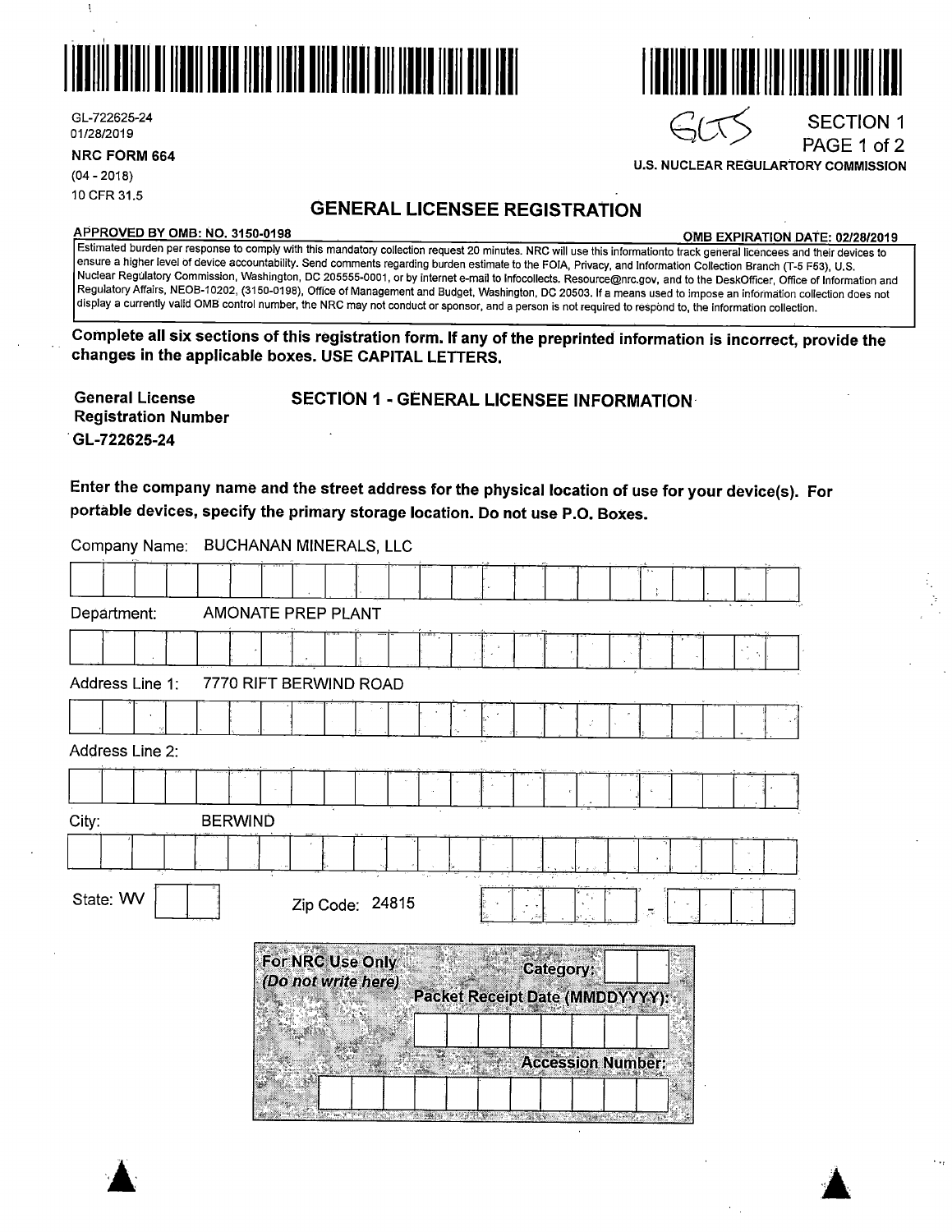

GL-722625-24 01/28/2019



**SECTION 1** PAGE 2 of 2

> $\frac{1}{2}$  $\bar{\mathcal{P}}$

> > $\ddot{\cdot}$

k,  $\ddot{\phantom{a}}$ 

#### **SECTION 1 - GENERAL LICENSEE INFORMATION (Continued)**

Enter the name, telephone number and title of the person who is the responsible individual for the device(s).

| Last Name: RAY                                                                                                               |                                          |
|------------------------------------------------------------------------------------------------------------------------------|------------------------------------------|
| V).<br>M<br>길래<br>25 y<br>$\frac{1}{2}$                                                                                      |                                          |
| <b>TIM</b><br>First Name:                                                                                                    | Middle Initial: E                        |
| $\sim$ $\mu$                                                                                                                 | $\sigma_{\rm s} \, \hat{\sigma}_{\rm g}$ |
| <b>Business Telephone Number:</b><br>(276) 988-5098                                                                          | Extension:                               |
| Title:<br><b>PLANT FOREMAN</b>                                                                                               |                                          |
| 壁<br>8°                                                                                                                      | Y                                        |
| Enter the mailing address where correspondence regarding your device(s) should be sent.<br>AMONATE PREP PLANT<br>Department: |                                          |
|                                                                                                                              |                                          |
| Address Line 1:<br>DRAWER L                                                                                                  |                                          |
| $\epsilon$                                                                                                                   |                                          |
| Address Line 2:                                                                                                              |                                          |
|                                                                                                                              | $\widetilde{\mathcal{N}}_{\mathcal{R}}$  |
| City:<br><b>OAKWOOD</b>                                                                                                      |                                          |
|                                                                                                                              |                                          |
| State:<br>Zip Code: 24631<br><b>VA</b>                                                                                       |                                          |

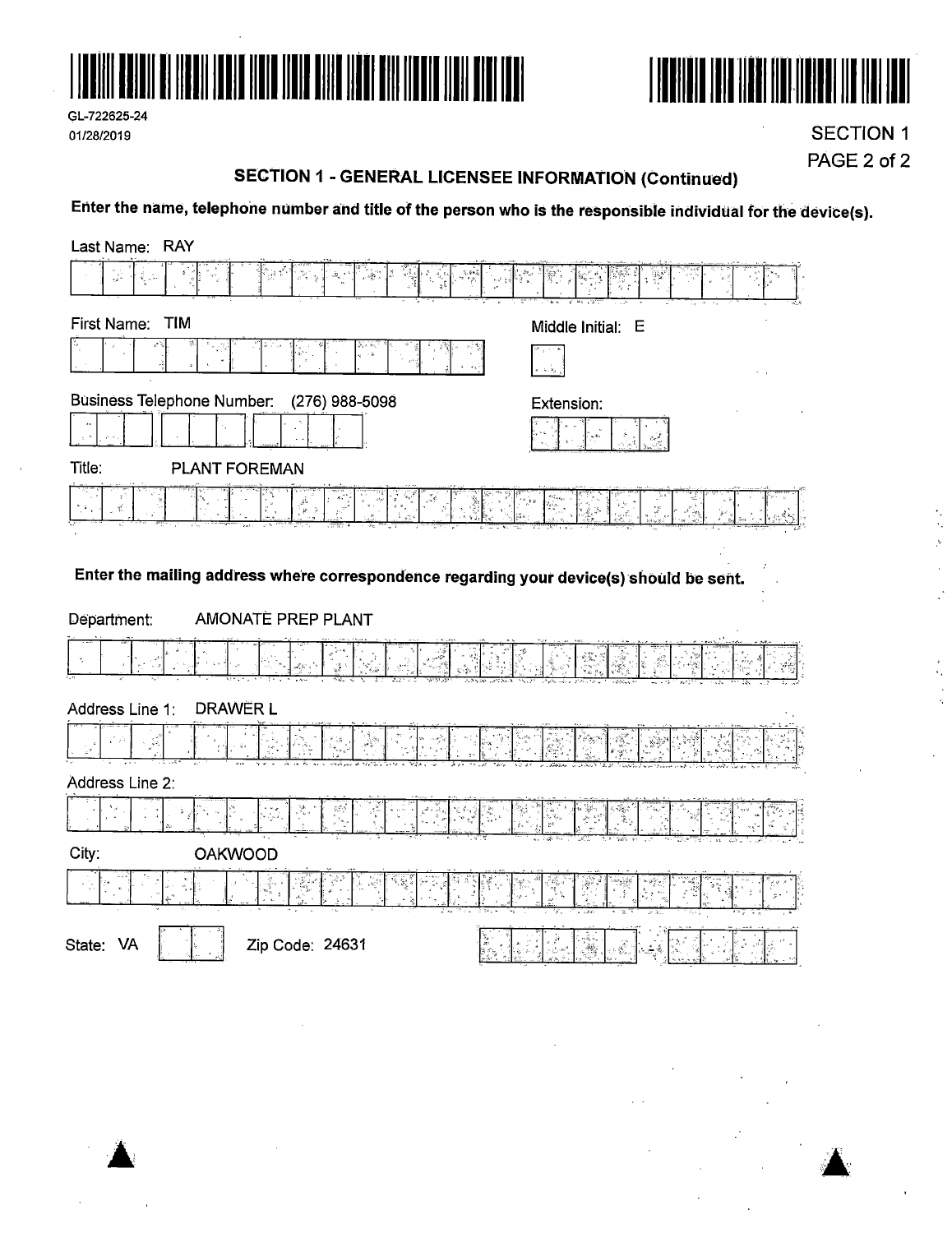| GL-722625-24<br>01/28/2019            | <b>SECTION 2 - DEVICES SUBJECT TO REGISTRATION</b>                                                                         | <b>SECTION 2</b>                                          |
|---------------------------------------|----------------------------------------------------------------------------------------------------------------------------|-----------------------------------------------------------|
| <b>NRC Device Key</b><br>497162       | Our records indicate that you have these devices. Please updtae the information as necessary.<br>(Internal Control Number) | PAGE 1 of 3                                               |
| Distributor/Dustributed By:           | Thermo Process Instruments, L.P                                                                                            |                                                           |
|                                       |                                                                                                                            |                                                           |
| L01105<br>Distributor License Number: |                                                                                                                            |                                                           |
|                                       |                                                                                                                            |                                                           |
| Manufacturer name:                    | TN TECHNOLOGIES, INC.                                                                                                      |                                                           |
| P                                     | ್                                                                                                                          |                                                           |
| Device Model (Not Source Model): 5203 |                                                                                                                            |                                                           |
|                                       |                                                                                                                            |                                                           |
| Device Serial Number:<br><b>B121</b>  |                                                                                                                            |                                                           |
| $\frac{1}{2}$ , $\frac{1}{2}$         | $\mathcal{R}^{\mathbf{L}}$ :                                                                                               |                                                           |
| 03/31/2008<br>Transfer Date:          |                                                                                                                            |                                                           |
|                                       |                                                                                                                            | Not in possession of device (Also<br>complete Section 4.) |
| MM<br><b>YYYY</b><br>DĎ               |                                                                                                                            |                                                           |
| Isotope (e.g. AM241)                  | Activity (e.g. 1005)                                                                                                       | $\pm$ Unit (e.g. mCi)                                     |
| 1<br><b>CS137</b>                     | 1000                                                                                                                       | mĆi                                                       |
|                                       |                                                                                                                            |                                                           |
| 2                                     |                                                                                                                            |                                                           |
| 3                                     |                                                                                                                            |                                                           |
|                                       |                                                                                                                            |                                                           |
| 4                                     |                                                                                                                            |                                                           |
|                                       |                                                                                                                            |                                                           |
| 5                                     |                                                                                                                            |                                                           |
|                                       |                                                                                                                            |                                                           |
| 6                                     |                                                                                                                            |                                                           |
|                                       |                                                                                                                            |                                                           |

 $\sim 10^{-1}$  .

 $\bar{z}$ 

 $\ddot{\phantom{a}}$ 

 $\mathbf{A}$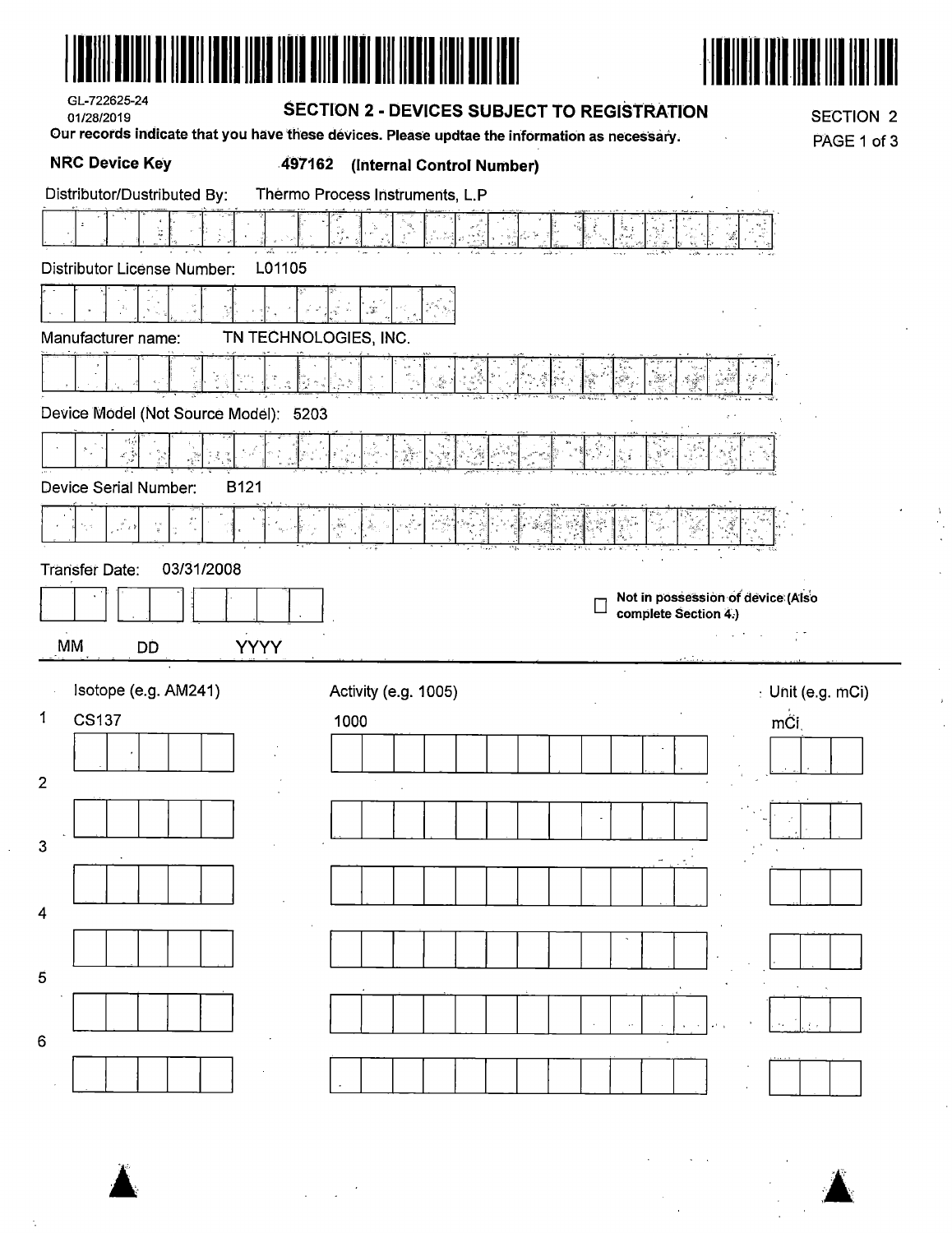| GL-722625-24<br>01/28/2019                    | SECTION 2 - DEVICES SUBJECT TO REGISTRATION                                                                                          |                                                           | <b>SECTION 2</b> |
|-----------------------------------------------|--------------------------------------------------------------------------------------------------------------------------------------|-----------------------------------------------------------|------------------|
| <b>NRC Device Key</b>                         | Our records indicate that you have these devices. Please updtae the information as necessary.<br>777578<br>(Internal Control Number) |                                                           | PAGE 2 of 3      |
| Distributor/Dustributed By:                   | Thermo Process Instruments, L.P                                                                                                      |                                                           |                  |
|                                               |                                                                                                                                      | 3.                                                        |                  |
| Distributor License Number:                   | L01105                                                                                                                               |                                                           |                  |
|                                               | ri<br>Se                                                                                                                             |                                                           |                  |
| Manufacturer name:                            | TN TECHNOLOGIES, INC.                                                                                                                |                                                           |                  |
|                                               | 4                                                                                                                                    |                                                           |                  |
| Device Model (Not Source Model): 5201         |                                                                                                                                      |                                                           |                  |
| للأنو                                         |                                                                                                                                      |                                                           |                  |
| B2402<br><b>Device Serial Number:</b>         |                                                                                                                                      |                                                           |                  |
|                                               |                                                                                                                                      |                                                           |                  |
| 04/01/1993<br><b>Transfer Date:</b>           |                                                                                                                                      |                                                           |                  |
|                                               |                                                                                                                                      | Not in possession of device (Also<br>complete Section 4.) |                  |
|                                               |                                                                                                                                      |                                                           |                  |
| $\overline{MM}$ .<br><b>YYYY</b><br><b>DD</b> |                                                                                                                                      |                                                           |                  |
| Isotope (e.g. AM241)                          | Activity (e.g. 1005)                                                                                                                 |                                                           | Unit (e.g. mCi)  |
| 1<br><b>CS137</b>                             | 50                                                                                                                                   |                                                           | mCi              |
|                                               |                                                                                                                                      |                                                           |                  |
| 2                                             |                                                                                                                                      |                                                           |                  |
| 3                                             |                                                                                                                                      |                                                           |                  |
|                                               |                                                                                                                                      |                                                           |                  |
| 4                                             |                                                                                                                                      |                                                           |                  |
|                                               |                                                                                                                                      |                                                           |                  |
| 5                                             |                                                                                                                                      |                                                           |                  |
|                                               |                                                                                                                                      |                                                           |                  |
| 6                                             |                                                                                                                                      |                                                           |                  |
|                                               |                                                                                                                                      |                                                           |                  |
|                                               |                                                                                                                                      |                                                           |                  |
|                                               |                                                                                                                                      |                                                           |                  |
|                                               |                                                                                                                                      |                                                           |                  |

 $\blacktriangle$ 

 $\sim$ 

 $\ddot{\phantom{0}}$ 

 $\mathcal{L}_{\mathcal{F}}$  and  $\mathcal{L}_{\mathcal{F}}$  . In the  $\mathcal{L}_{\mathcal{F}}$ 

 $\blacktriangle$ 

 $\ddot{\phantom{a}}$ 

 $\mathbf{k}$ 

 $\omega$ 

一卷八十 五十二

 $\alpha$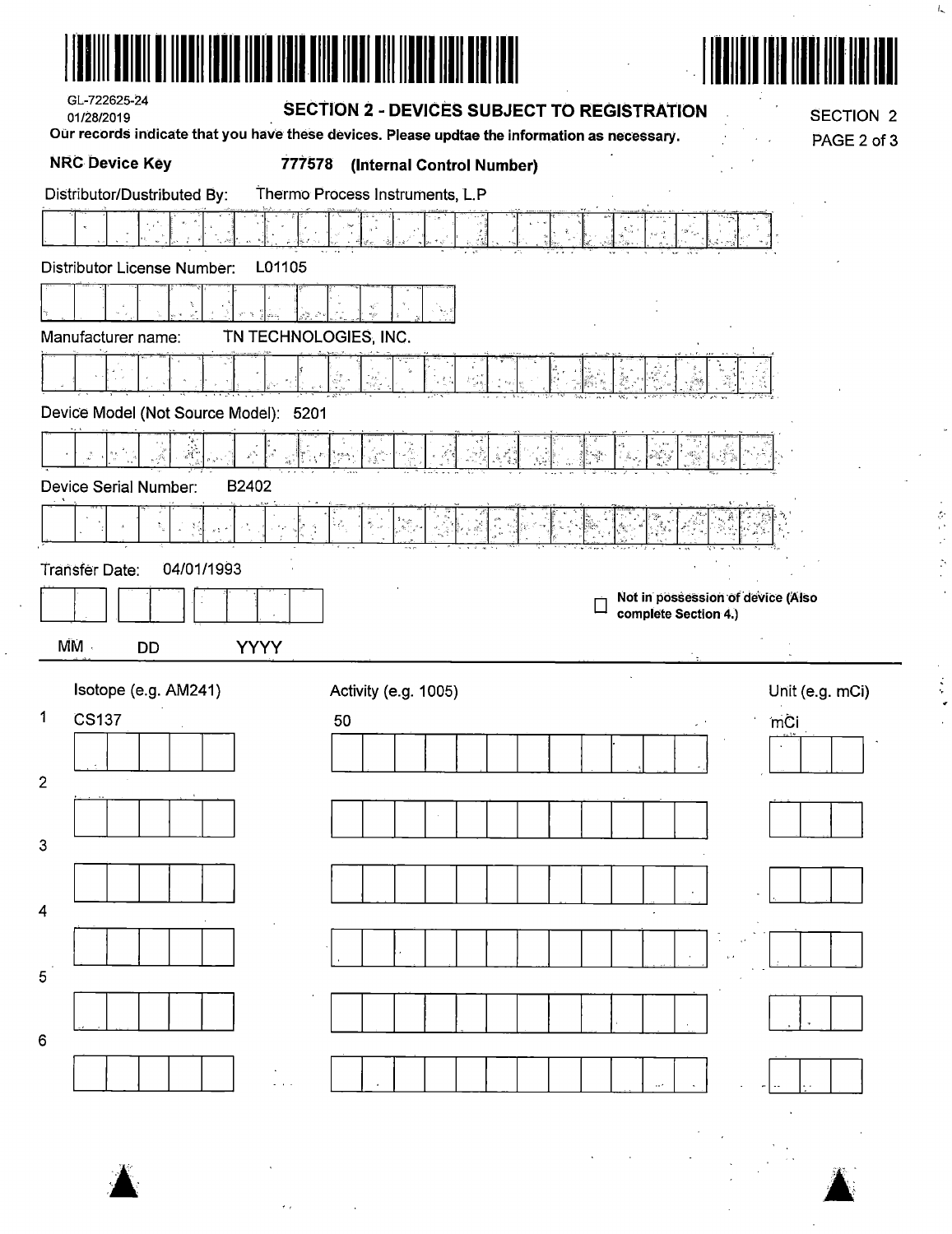| GL-722625-24<br>01/28/2019                   | <b>SECTION 2 - DEVICES SUBJECT TO REGISTRATION</b><br>Our records indicate that you have these devices. Please updtae the information as necessary. | <b>SECTION 2</b><br>PAGE 3 of 3                           |
|----------------------------------------------|-----------------------------------------------------------------------------------------------------------------------------------------------------|-----------------------------------------------------------|
| <b>NRC Device Key</b>                        | 793618<br>(Internal Control Number)                                                                                                                 |                                                           |
| Distributor/Dustributed By:                  | Thermo Process Instruments, L.P                                                                                                                     |                                                           |
|                                              | ÷.                                                                                                                                                  |                                                           |
| L03524<br><b>Distributor License Number:</b> |                                                                                                                                                     |                                                           |
|                                              | š                                                                                                                                                   |                                                           |
| Manufacturer name:                           | THERMO MEASURETECH                                                                                                                                  |                                                           |
|                                              |                                                                                                                                                     |                                                           |
| Device Model (Not Source Model): 5202        |                                                                                                                                                     |                                                           |
|                                              | n ev<br>Føyt                                                                                                                                        |                                                           |
| ă<br>B3087<br>Device Serial Number:          |                                                                                                                                                     |                                                           |
|                                              |                                                                                                                                                     |                                                           |
|                                              |                                                                                                                                                     |                                                           |
|                                              | j.<br>e.<br>S                                                                                                                                       |                                                           |
| 12/31/2008<br><b>Transfer Date:</b>          |                                                                                                                                                     |                                                           |
|                                              | $\Box$                                                                                                                                              | Not in possession of device (Also<br>complete Section 4.) |
| <b>MM</b><br><b>YYYY</b><br><b>DD</b>        |                                                                                                                                                     | $\mathbf{e} = \mathbf{e}_1, \ldots, \mathbf{e}_n$ .       |
| Isotope (e.g. AM241)                         | Activity (e.g. 1005)                                                                                                                                | Unit (e.g. mCi)                                           |
| $\mathbf{1}$<br><b>CS137</b>                 | 200                                                                                                                                                 | mCi                                                       |
|                                              |                                                                                                                                                     |                                                           |
|                                              |                                                                                                                                                     |                                                           |
|                                              |                                                                                                                                                     |                                                           |
|                                              |                                                                                                                                                     |                                                           |
| $\overline{2}$<br>$\mathbf 3$                |                                                                                                                                                     | $\sim$                                                    |
| $\overline{4}$                               |                                                                                                                                                     |                                                           |
| 5                                            |                                                                                                                                                     |                                                           |
|                                              |                                                                                                                                                     |                                                           |

 $\hat{\vec{r}}$ 

 $\frac{1}{2}$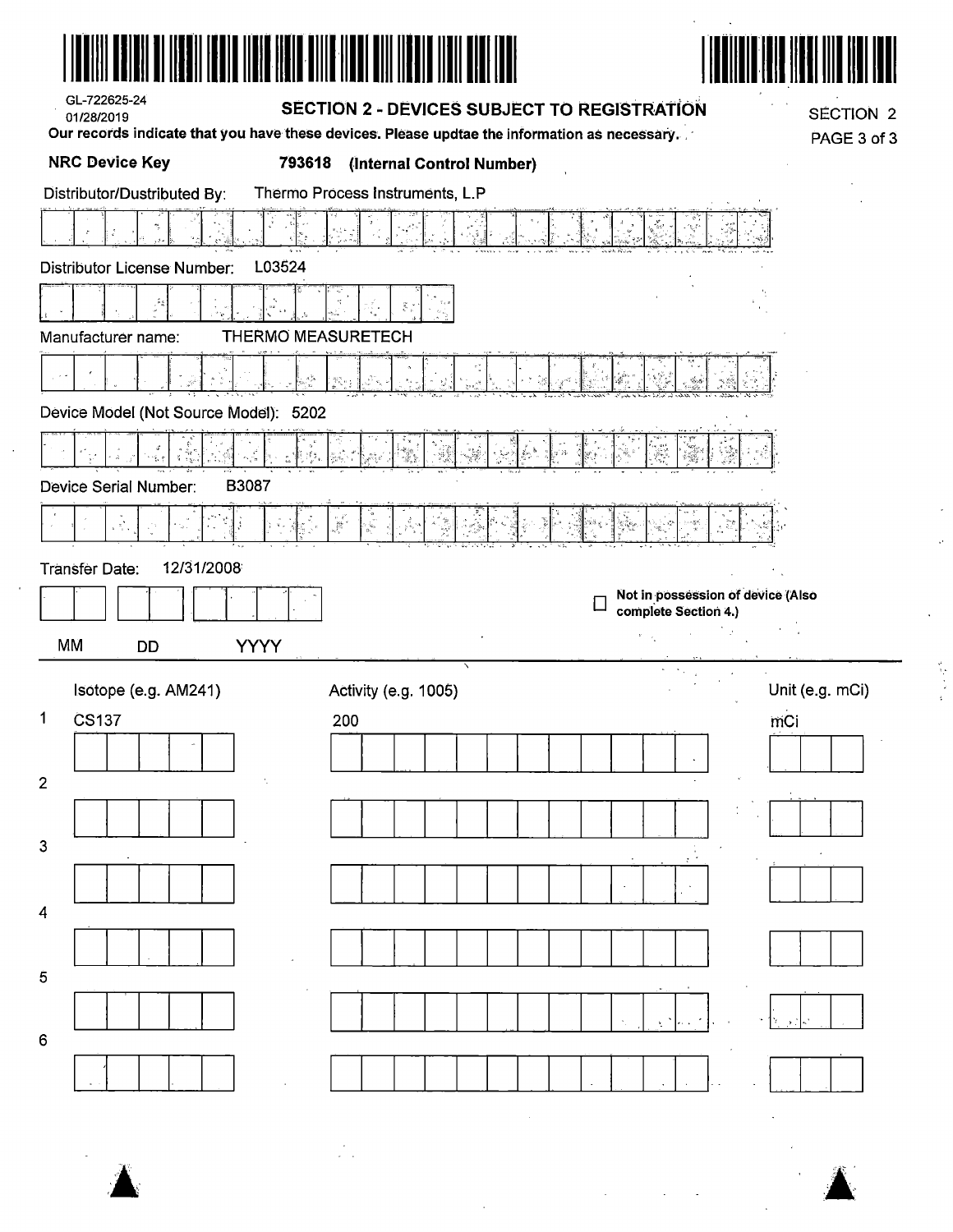

| GL-722625-24  |
|---------------|
| $+01/28/2019$ |

**SECTION 3 - ADDITIONAL DEVICES SUBJECT TO REGISTRATION** 

**SECTION 3** 

ř,

|               |                                                                    |  |  |                | SECTION 3 - ADDITIONAL DEVICES SUBJECT TO REGISTRATION<br>Provide information about other devices you have that are subject to registration. Do not report specifically licensed devices. |  |  |                     |                   |        |  |              |           |                  |      | PAGE 1 of 1    |
|---------------|--------------------------------------------------------------------|--|--|----------------|-------------------------------------------------------------------------------------------------------------------------------------------------------------------------------------------|--|--|---------------------|-------------------|--------|--|--------------|-----------|------------------|------|----------------|
|               | <b>Manufacturer Name</b>                                           |  |  |                |                                                                                                                                                                                           |  |  |                     |                   |        |  |              |           |                  |      |                |
|               |                                                                    |  |  |                |                                                                                                                                                                                           |  |  |                     |                   |        |  |              |           |                  |      |                |
|               | <b>Initial Transferor Name</b>                                     |  |  |                |                                                                                                                                                                                           |  |  |                     |                   |        |  |              |           |                  |      |                |
|               |                                                                    |  |  |                |                                                                                                                                                                                           |  |  |                     |                   |        |  |              |           |                  |      |                |
|               |                                                                    |  |  |                | Initial Transferor License Number (if known)                                                                                                                                              |  |  |                     |                   |        |  |              |           |                  |      |                |
|               |                                                                    |  |  |                |                                                                                                                                                                                           |  |  |                     |                   |        |  |              |           |                  |      |                |
|               |                                                                    |  |  |                | Device Model Number (Not Source Model)                                                                                                                                                    |  |  |                     |                   |        |  |              |           |                  |      |                |
|               |                                                                    |  |  |                |                                                                                                                                                                                           |  |  |                     |                   |        |  |              |           |                  |      |                |
|               | Device Serial Number                                               |  |  |                |                                                                                                                                                                                           |  |  |                     |                   |        |  |              |           |                  |      |                |
|               |                                                                    |  |  |                |                                                                                                                                                                                           |  |  |                     |                   |        |  |              |           |                  |      |                |
|               | How acquired and date (e.g.,                                       |  |  | $\circ$        | Manufacturer/Initial Transferor listed above                                                                                                                                              |  |  |                     |                   |        |  |              |           |                  |      |                |
|               | from a distributor/manufacturer,<br>other licensee, other source)? |  |  | $\overline{O}$ | <b>Other General Licensee</b>                                                                                                                                                             |  |  |                     | Date Transferred: |        |  |              |           |                  |      |                |
|               |                                                                    |  |  | O              | <b>Other Sources</b>                                                                                                                                                                      |  |  |                     |                   |        |  | MM           | <b>DD</b> |                  | YYYY |                |
|               | Isotope (e.g. AM241)                                               |  |  |                |                                                                                                                                                                                           |  |  | Activity (e.g. 100) |                   |        |  |              |           |                  |      | Unit (e.g. mCi |
| $\mathbf 1$ . |                                                                    |  |  |                |                                                                                                                                                                                           |  |  |                     |                   | $\sim$ |  |              |           |                  |      |                |
| 2.            |                                                                    |  |  |                |                                                                                                                                                                                           |  |  |                     |                   |        |  |              |           |                  |      |                |
| 3.            |                                                                    |  |  |                |                                                                                                                                                                                           |  |  |                     |                   |        |  |              |           | $\eta_{\rm c}$ . |      |                |
| 4.            |                                                                    |  |  |                |                                                                                                                                                                                           |  |  |                     |                   |        |  |              |           |                  |      |                |
|               |                                                                    |  |  |                |                                                                                                                                                                                           |  |  |                     |                   |        |  |              |           |                  |      |                |
| 5,            |                                                                    |  |  |                |                                                                                                                                                                                           |  |  |                     |                   |        |  | ٠,           |           |                  |      |                |
| 6.            |                                                                    |  |  |                |                                                                                                                                                                                           |  |  |                     |                   |        |  |              |           |                  |      |                |
| 7.            |                                                                    |  |  |                |                                                                                                                                                                                           |  |  |                     |                   |        |  |              |           |                  |      |                |
| 8.            |                                                                    |  |  |                |                                                                                                                                                                                           |  |  |                     |                   |        |  |              |           |                  |      |                |
|               |                                                                    |  |  |                |                                                                                                                                                                                           |  |  |                     |                   |        |  |              |           |                  |      |                |
| 9.            |                                                                    |  |  |                |                                                                                                                                                                                           |  |  |                     |                   |        |  | Ņ.           |           |                  |      |                |
| 10.           |                                                                    |  |  |                |                                                                                                                                                                                           |  |  |                     |                   |        |  |              |           |                  |      |                |
|               |                                                                    |  |  |                |                                                                                                                                                                                           |  |  |                     |                   |        |  | $\mathbf{v}$ |           |                  |      |                |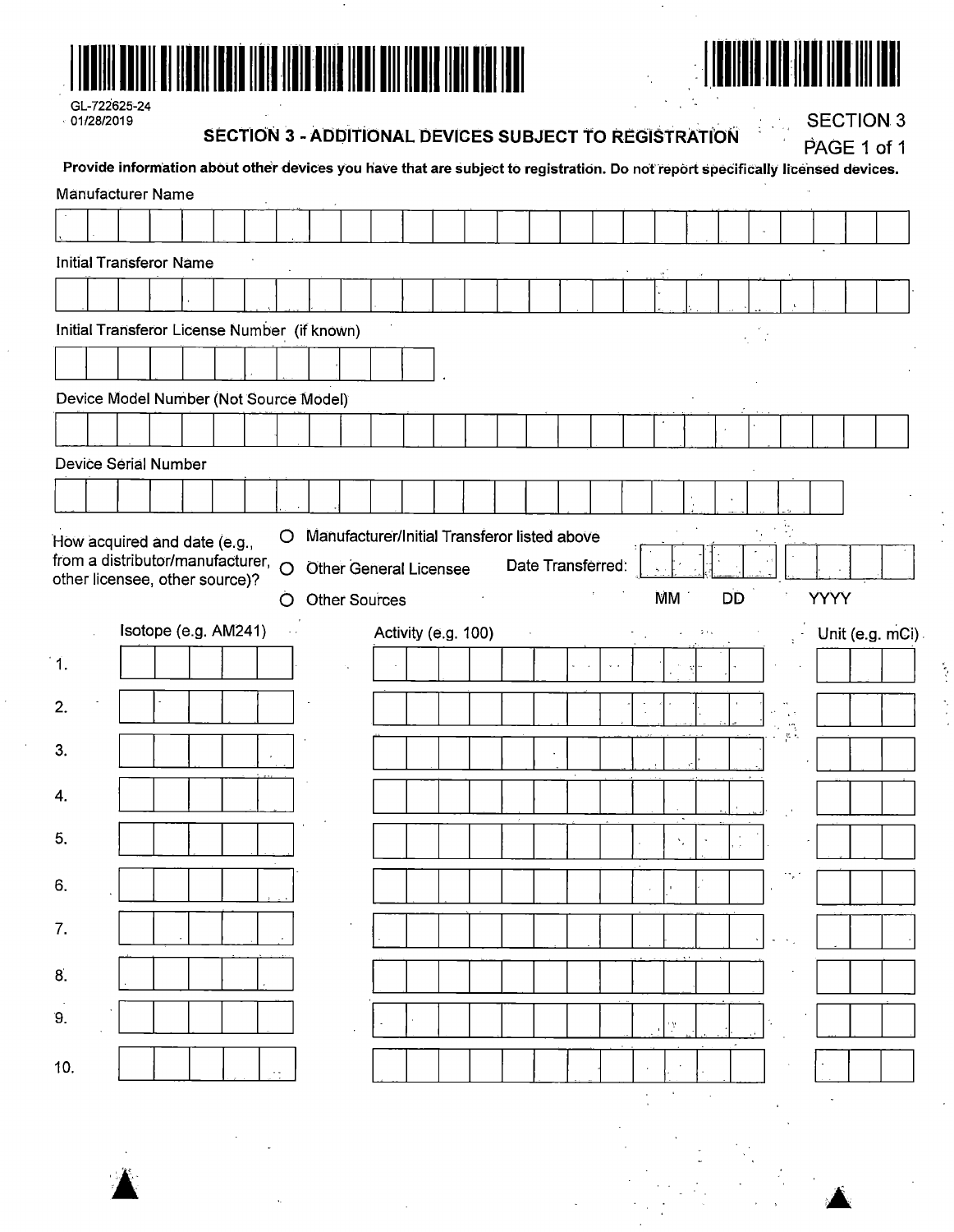

01/28/2019

SECTION 4 - NOT IN POSSESSION OF DEVICE

# PAGE 1 of 1 Provide information about devices listed in Section 2 or 6, but no longer in your possession. Part 1 Transfer Date: **NRC Device Key:** (from Section 2 or 6) **MM** DD **YYYY** Location of the Device: O Whereabouts Unknown (Complete Part 1 only) O Transferred to another general licensee (Complete Parts 2 and 3) O Never Possessed the Device (Complete Part 1 only) O Transferred to a Specific Licensee (Not the manufacturer) (Complete Part 2) O Returned to Manufacturer (Complete Part 1 only) License Number of Recipient (if transferred to a specific licensee): Part 2 Ž Cômpany Name: Department: Address Line 1: Address Line 2: City: State: Zip Code: Part 3 Enter the name of the individual responsibe for this device: Last name: First name: Middle Initial: **Business Telephone** Extension: Number: Title:





**SECTION 4**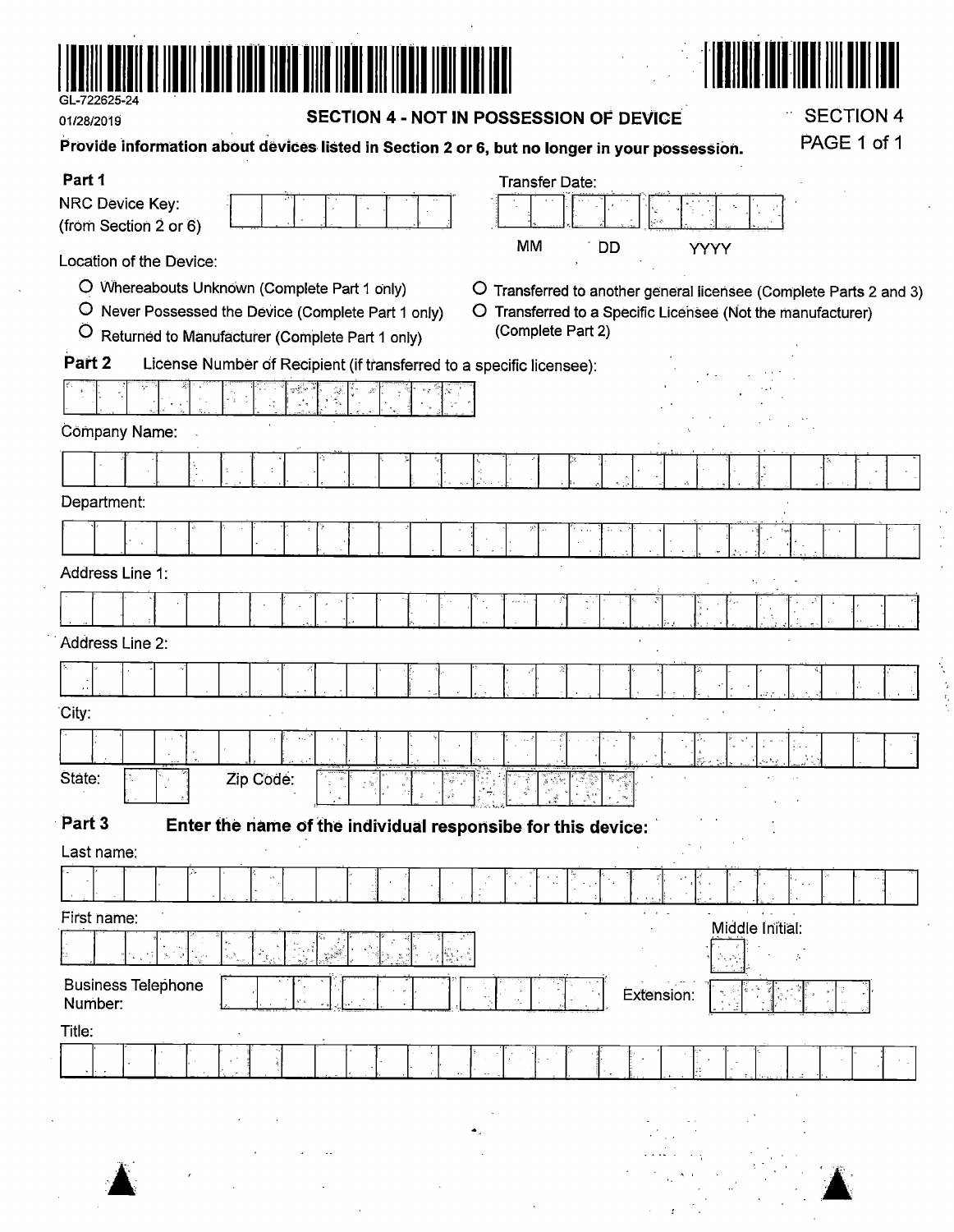



GL-722625-24 01/28/2019

**SECTION 5** - **CERTIFICATION** 

SECTION 5 PAGE 1 of 1

I hereby certify that:

A. All information contained in this registration is true and complete to the best of my knowledge and belief.<br>B. A physical inventory of the dovices subject to registeries has been assessed as a second to the set of the

- B. A physical inventory of the devices subject to registration has been completed, and the device information on this form has been checked against the device labeling.
- C. I am aware of the requirements of the general license, provided in 10 CFR 31.5. (Copied of applicable regulations may be viewed at the NRC website at:
	- http://www.nrc.gov/readjng/m/doc-collections/cfr)

SIGNATURE - RESPONSIBLE INDIVIDUAL (Listed in Section 1)

**WARNING:** FALSE STATEMENTS MAY BE SUBJECT TO CIVIL AND/OR CRIMINAL PENALTIES. NRC REGULATIONS REQUIRE THAT SUBMISSIONS TO THE NRC BE COMPLETE AND ACCURATE IN ALL MATERIAL ASPECTS. 10 U.S.C SECTION 1001 MAKES IT A CRIMINAL OFFENSE TO MAKE A WILLFULLY WRONG STATEMENT OR REPRESENTATION TO ANY DEPARTMENT OR AGENCY OF THE UNITED STATES AS TO ANY MATTER IN ITS JURISDICTION.

**DATE** 

 $2 - 8 - 19$